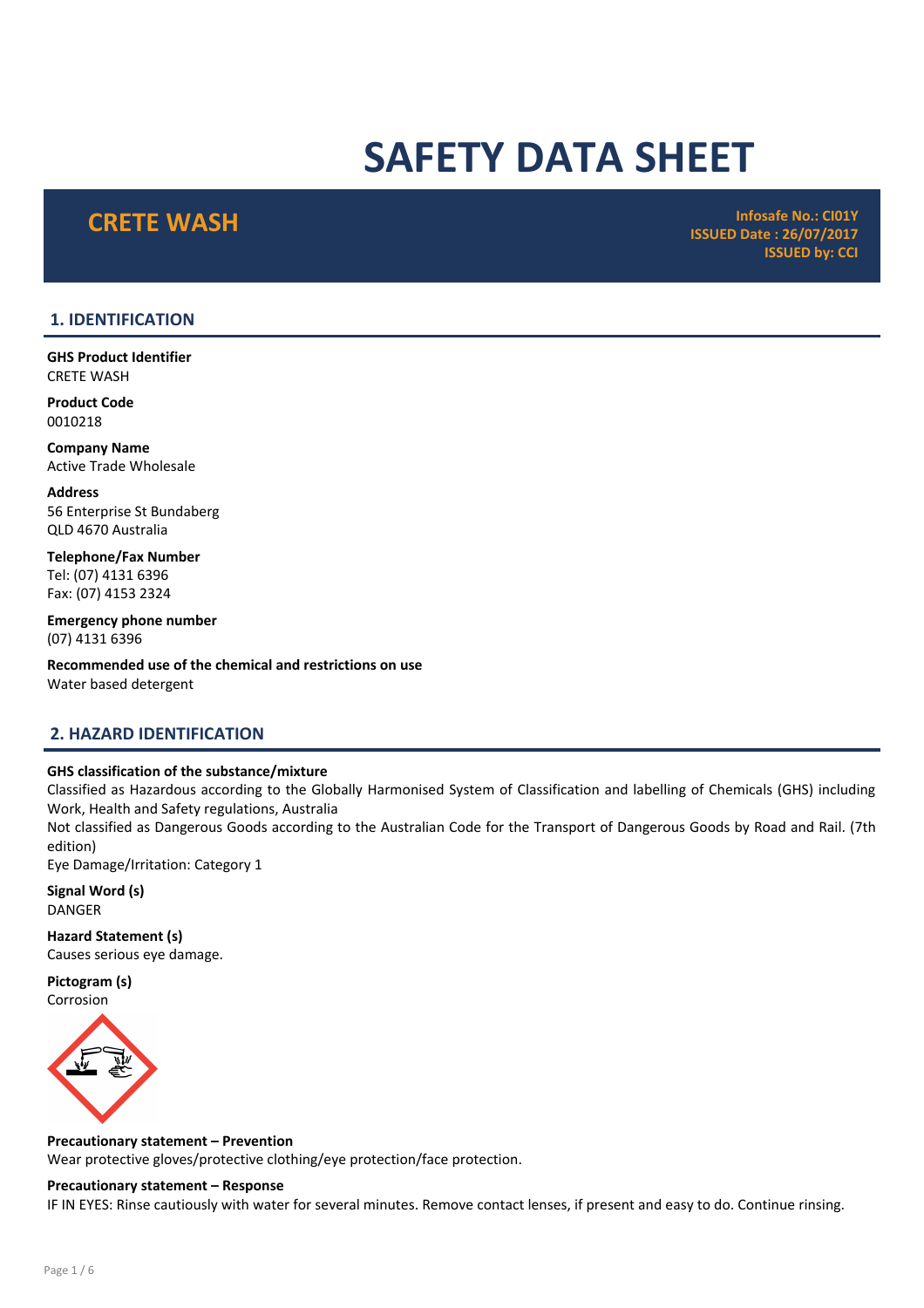### 3. COMPOSITION/INFORMATION ON INGREDIENTS

### Ingredients

| <b>Name</b>                                                                                                                     | <b>CAS</b> | <b>Proportion</b> |
|---------------------------------------------------------------------------------------------------------------------------------|------------|-------------------|
| Glycolic Acid                                                                                                                   | $79-14-1$  | $5-10%$           |
| Alcohol, C10- C16 Ethoxylated                                                                                                   | 68131-39-5 | $1 - 5%$          |
| Other ingredients classified as non hazardous at the<br>concentrations used according to the criteria of Safe Work<br>Australia |            | -                 |

### 4. FIRST-AID MEASURES

### Inhalation

If inhaled, remove affected person from contaminated area. Remove contaminated clothing and loosen remaining clothing. Allow patient to assum most comfortable position. Apply artificial respiration if not breathing. Seek medical attention.

### Ingestion

Do not induce vomiting. Wash out mouth thoroughly with water. If vomiting occurs, give further water to achieve effective dilution. Seek immediate medical attention.

### Skin

Wash skin with plenty of water. Ensure contaminated clothing is washed before re-use or discard. Seek medical attention if burning, irritation or redness develops.

### Eye contact

If in eyes, hold eyelids apart and flush the eyes continuously with running water. Remove contact lenses. Continue flushing until advised to stop by the Poisons Information Centre or a doctor, or for at least 15 minutes. Seek immediate medical attention.

### First Aid Facilities

Eyewash, safety shower and normal washroom facilities.

### Advice to Doctor

Treat symptomatically.

### Other Information

For advice in an emergency, contact a Poisons Information Centre (Phone Australia 131 126) or a doctor at once.

### 5. FIRE-FIGHTING MEASURES

### Fire Fighting Measures

Keep containers exposed to extreme heat cool with water spray. Fire fighters to wear self contained breathing apparatus if risk of exposure to products of combustion or decomposition.

### Suitable Extinguishing Media

Use carbon dioxide, water fog or fine water spray. Use media appropriate for the surrounding fire conditions.

### Hazards from Combustion Products

Non combustible material however if involved in a fire will emit toxic fumes.

### Specific Hazards Arising From The Chemical

This product is non combustible.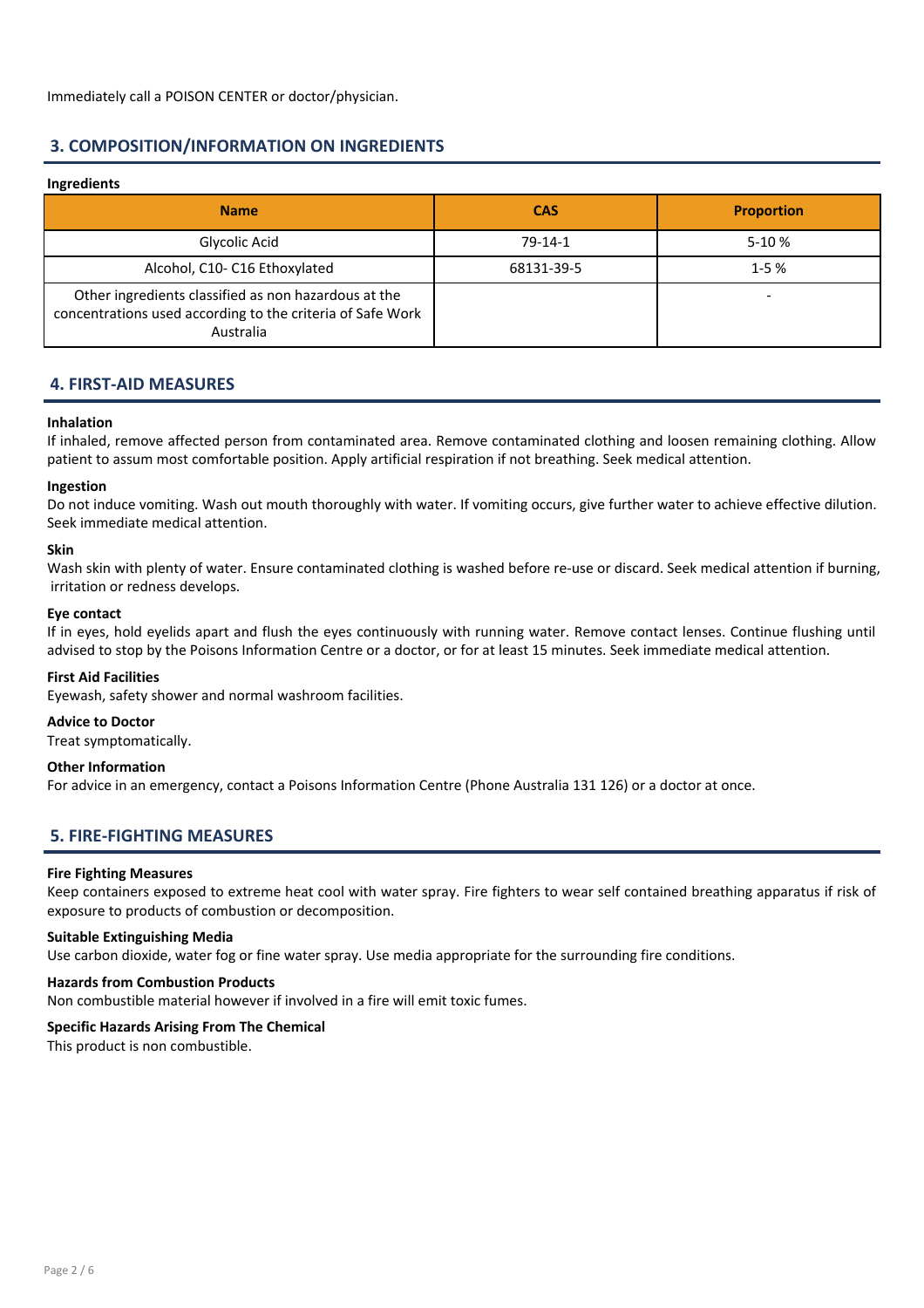### 6. ACCIDENTAL RELEASE MEASURES

### Spills & Disposal

Minor spills do not normally need any special clean up measures. In the event of a large spill, prevent spillage from entering watercourses. Wear appropriate protective equipment (as listed in Section 8 of this SDS) to prevent eye and skin contamination. Spilt material may result in a slip hazard and should be absorbed into dry, inert material to be collected in appropriately labelled containers for dispoasl by an approved agent according to local regulations.

Residual deposits will remain slippery, wash down with excess water. If contamination of drains or sewers occurs advise local emergency services.

### 7. HANDLING AND STORAGE

### Precautions for Safe Handling

Avoid contact with incompatible materials. When handling DO NOT eat, drink or smoke. Keep containers closed at all times. Avoid physical damage to containers. Always wash hands with water after handling.

### Conditions for safe storage, including any incompatibilities

Store in a cool dry well-ventilated area. Do not store in metal, aluminium or light alloy containers. Keep containers closed when not in use, securely sealed and protected against physical damage. Inspect regularly for deficiencies such as damage or leaks.

### 8. EXPOSURE CONTROLS/PERSONAL PROTECTION

### Occupational exposure limit values

No Exposure Limit Established

### Appropriate Engineering Controls

This substance is hazardous and should be used with a local exhaust ventilation system. Avoid generating mists of the product. If the engineering controls are not sufficient to maintain concentrations of dust below the exposure standards, suitable respiratory protection must be worn.

### Respiratory Protection

Not required for normal cleaning operations.

Eye Protection

The use of safety glasses with side shield protection, goggles or face shield is recommended.

### Personal Protective Equipment

Overalls, work boots & elbow length gloves are recommended for handling the concentrated product in quantity, cleaning up spills, decanting etc.

### 9. PHYSICAL AND CHEMICAL PROPERTIES

### Form Liquid

Appearance Clear, colourless liquid.

Odour Faint/Acidic

Freezing Point Approx 0°C

Boiling Point Approx. 100°C

Solubility in Water Miscible in all proportions.

Specific Gravity 1.02 - 1.04 (25°C)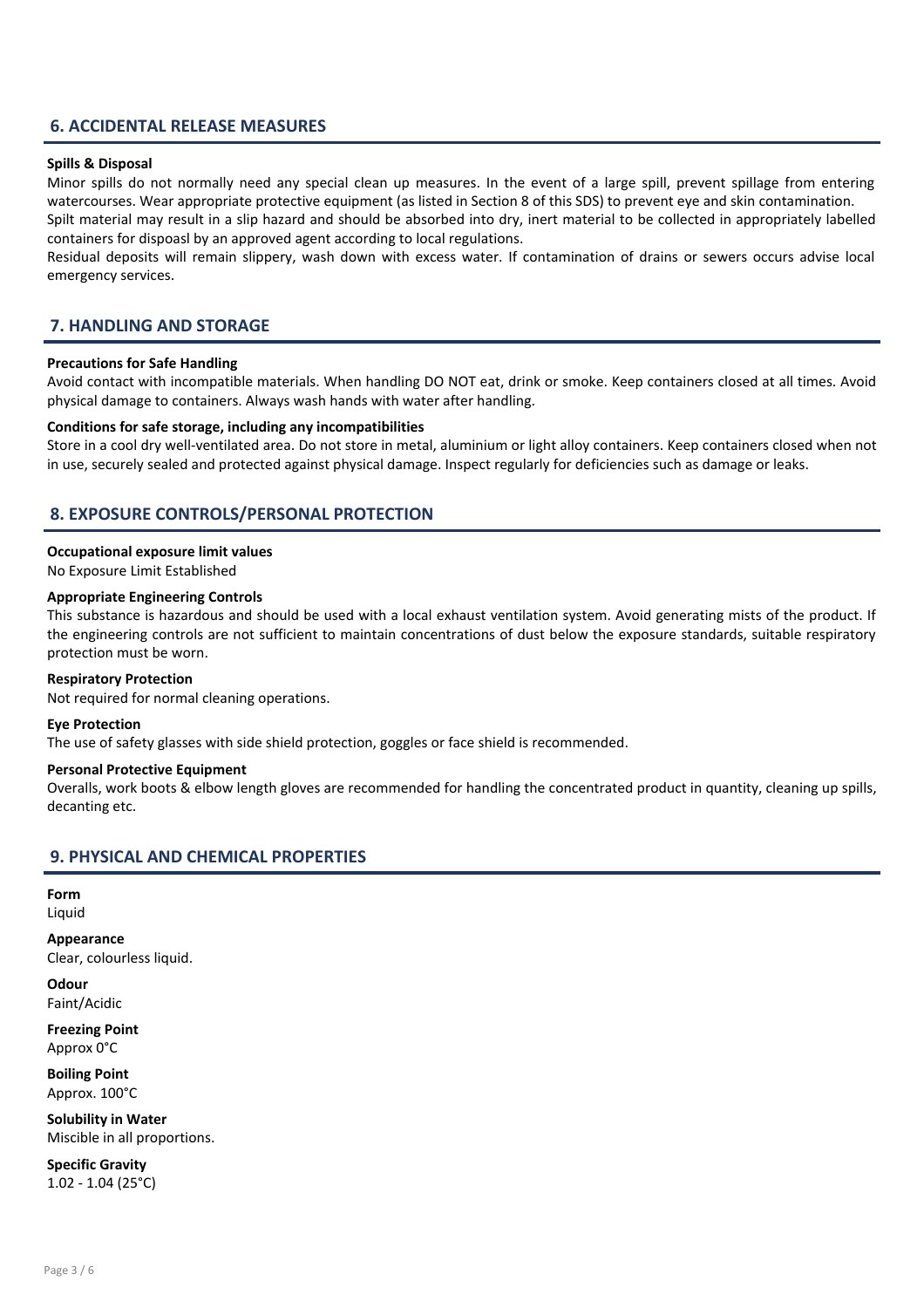pH <2.0 (neat)

Flammability Non combustible

### 10. STABILITY AND REACTIVITY

### Chemical Stability

Stable under normal conditions of storage and handling.

### Conditions to Avoid

Nil identified.

### Incompatible materials

Strong alkalis, soft metals, chlorinated products, reducing agents and oxidising agents.

### Hazardous Decomposition Products

Product can decompose on combustion to form Carbon Monoxide, Carbon Dioxide, and other possibly toxic gases and vapours.

### Hazardous Polymerization

Not available.

### 11. TOXICOLOGICAL INFORMATION

### Toxicology Information

No adverse health effects expected if the product is used in accordance with this Safety Data Sheet and product label.

#### Ingestion

Ingestion of this product can result in nausea, vomiting of blood and eroded tissue, chemical burns of the mouth, throat and abdomen, perforation of the gastrointestinal tract.

### Inhalation

Inhalation of mists and aerosols can produce mucous membrane & respiratory irritation.

### Skin

Irritant. Skin contact can cause redness, itching, irritation and pain. Corrosion will continue until removed. Severity depends on the concentration and duration of exposure.

### Eye

Contact with eyes may cause permanent damage. Eye contact will cause severe stinging, blurring, tearing, pain and possible burns.

### Skin Sensitisation

Prolonged and repeated skin contact with diluted solutions may induce eczematoid dermatitis.

### 12. ECOLOGICAL INFORMATION

### **Ecotoxicity**

Expected to be harmful to aquatic life.

### Persistence and degradability

No informtion available.

### Mobility

Product miscible in all proportions with water. Do not discharge bulk quantities into drains, sewers or waterways.

### Environmental Protection

Prevent large amounts from entering waterways, drains and sewers.

### 13. DISPOSAL CONSIDERATIONS

### Disposal considerations

Dispose of waste according to applicable local and national regulations. Do not allow into drains or watercourses or dispose of where ground or surface waters may be affected. Wastes including emptied containers are controlled wastes and should be disposed of in accordance with all applicable local and national regulations.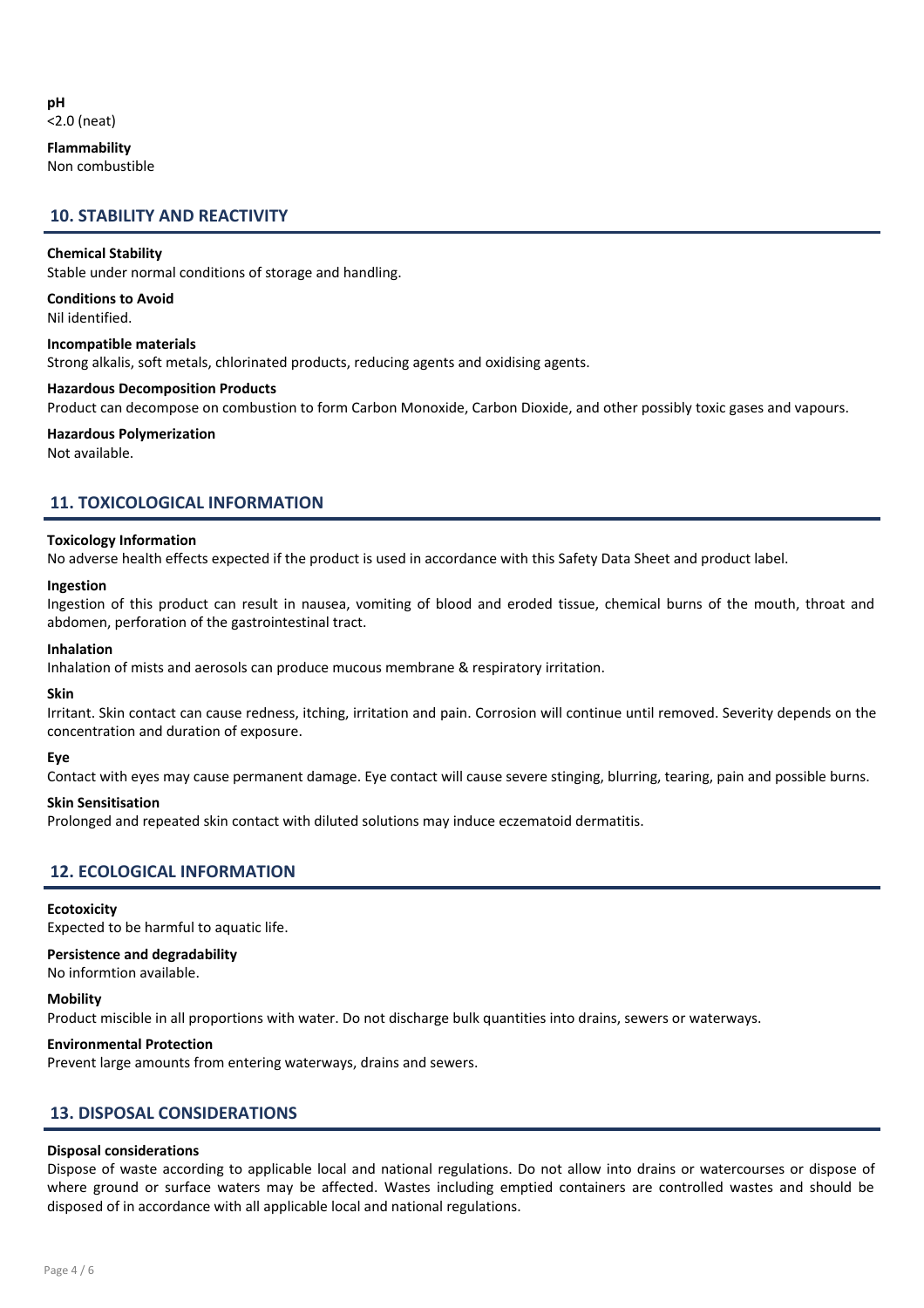### 14. TRANSPORT INFORMATION

### Transport Information

Not classified as Dangerous Goods according to the Australian Code for the Transport of Dangerous Goods by Road and Rail (ADG).

U.N. Number None Allocated

UN proper shipping name None Allocated

Transport hazard class(es) None Allocated

### 15. REGULATORY INFORMATION

### Regulatory information

Classified as Hazardous according to the Globally Harmonised System of classification and labelling of chemicals (GHS) including Work, Health and Safety regulations, Australia

Not classified as a Scheduled Poison according to the Standard for the Uniform Scheduling of Medicines and Poisons (SUSMP)

#### Poisons Schedule

Not Scheduled

### 16. OTHER INFORMATION

#### Date of preparation or last revision of SDS

SDS reviewed: July 2017 (replaces October 2016)

#### References

Preparation of Safety Data Sheets for Hazardous Chemicals Code of Practice.

Standard for the Uniform Scheduling of Medicines and Poisons.

Australian Code for the Transport of Dangerous Goods by Road & Rail.

Model Work Health and Safety Regulations, Schedule 10: Prohibited carcinogens, restricted carcinogens and restricted hazardous chemicals.

Workplace exposure standards for airborne contaminants.

Adopted biological exposure determinants, American Conference of Industrial Hygienists (ACGIH).

Globally Harmonised System of classification and labelling of chemicals.

### Uses and Restrictions

Apply with a sprayer, sponge, brush or scrub pad. Keep moist to allow to soak into thicker concrete buildup. Agitation will assist in removal. Rinse and air dry. Product will rinse to a clear, shiny finish.

#### User Information

CRETE WASH is a unique and safe formulation designed to remove concrete without damaging the surface underneath. Spray onto dry, set concrete and CRETE WASH will begin to reverse the concrete into soft mud.

CRETE WASH may be used bumper to bumper, even on chrome, glass or polished aluminium.

#### Other Information

DO NOT MIX WITH OTHER CHEMICALS WITHOUT PRIOR CONSULTATION WITH THE MANUFACTURER. Always use product as directed. Never return any unused material to original drum.

The information sourced for the preparation of this document was correct and complete at the time of writing to the best of the writers knowledge. The document represents the commitment to the company's responsibilities surrounding the supply of this product, undertaken in good faith. This document should be taken as a safety guide for the product and its recommended uses but is in no way an absolute authority. Please consult the relevant legislation and regulations governing the use and storage of this type of product.

## END OF SDS

#### © Copyright Chemical Safety International Pty Ltd

Copyright in the source code of the HTML, PDF, XML, XFO and any other electronic files rendered by an Infosafe system for Infosafe SDS displayed is the intellectual property of Chemical Safety International Pty Ltd.